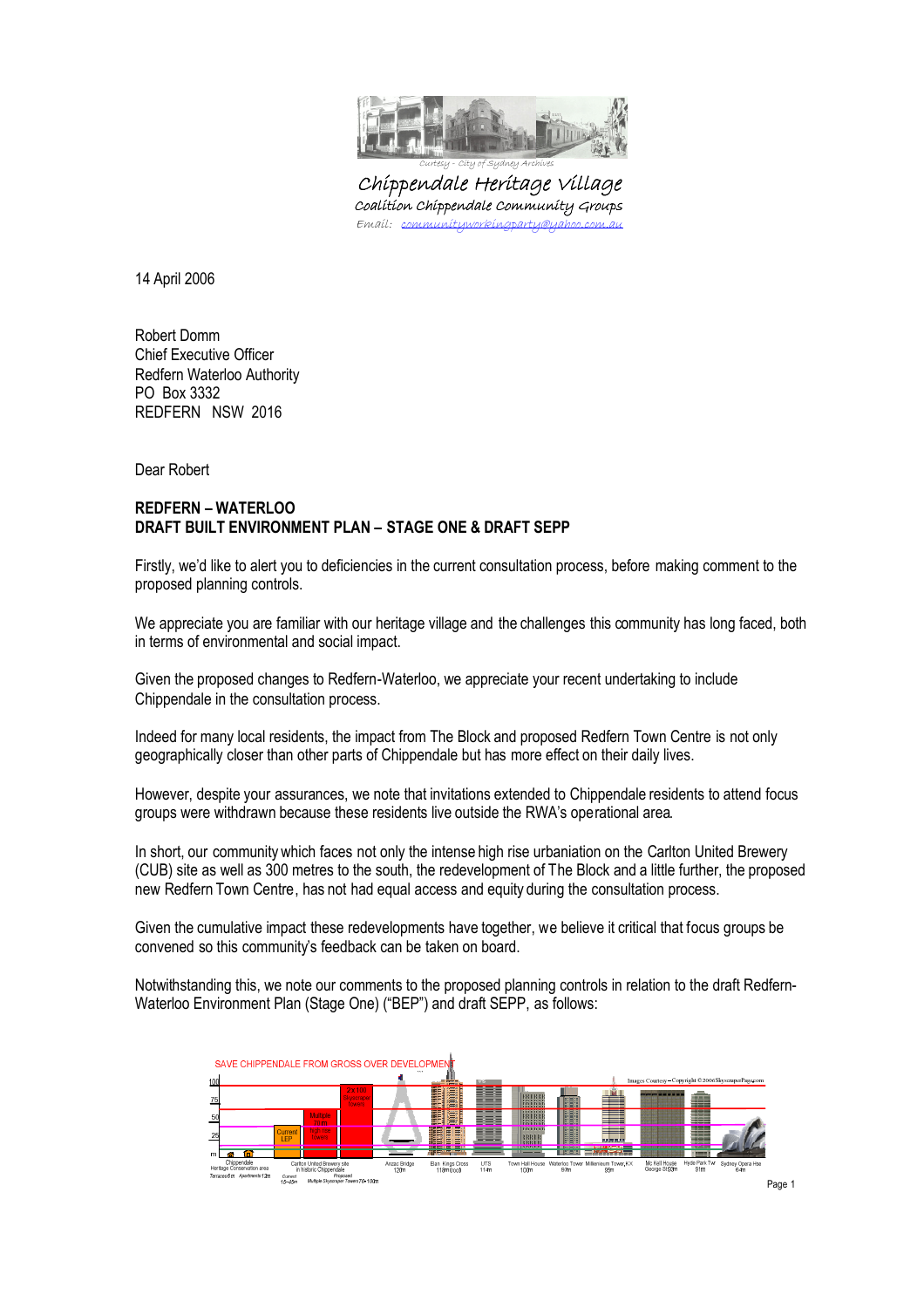

Chippendale Heritage Village Coalition Chippendale Community Groups Emaíl: <u>communityworkingparty@yahoo.com.au</u>

# **1. Understanding Chippendale and its context in terms of Redfern-Waterloo redevelopment**

Chippendale is a diverse and low scale heritage village, with the greater part designated as a Heritage Conservation Area.

Located to city's southern edge, Chippendale lies between the city and The Block/Darlington, which is adjacent to its immediate south.

To appreciate Chippendale's scale and context in relation to the Redfern-Waterloo redevelopment, the CUB site is located a little over 250 metres from Eveleigh Street precinct ("The Block") with the proposed Redfern Town Centre less than 500 metres from the CUB site.

In between is Chippendale's eastern precinct, largely a mixture of heritage housing and low scale pre and post war industrial architecture recognised as unique to the city's heritage. This precinct also houses a number of landmark buildings, including the Strickland Building, former Sydney City Mission and Mortuary Station.

Small in land area, Chippendale in 2001 had a residential population of 3,091 residents and 1,113 people who travel to Chippendale to work.

In addition, Chippendale has a large student population, with the recent addition of Notre Dame University and other regional and interstate Sydney campuses housed in the village.

Chippendale's gross area is approx 46 hectares in size (2001 ABS) however this includes large scale railway lands between Chippendale and Prince Alfred Park, as well as Central Station and the adjacent railway area. Without the railway lands, the land area is approx 36.4 hectares.

It is important to note that population density figures when compared with other nearby suburbs; whilst high, need to adjusted upwards, as ABS figures (2001) historically include railway lands nor reflect the significant number of new residential developments approved since 2001 or large commercial activity prevalent in Chippendale.

Existing environmental and social constraints marginalise Chippendale. These include:

- The lowest open space per resident in Sydney; i.e. only 1.36 sqm per resident against a minimum provision of 6.6 sqm (CoS) and median for Sydney Region of 29.52 sqm. These figures do not include the significant number of new apartment buildings approved and built since 2001.
- The significant population growth (over 750 new units) and large scale commercial development (Lee Street) that has occurred since 2001.

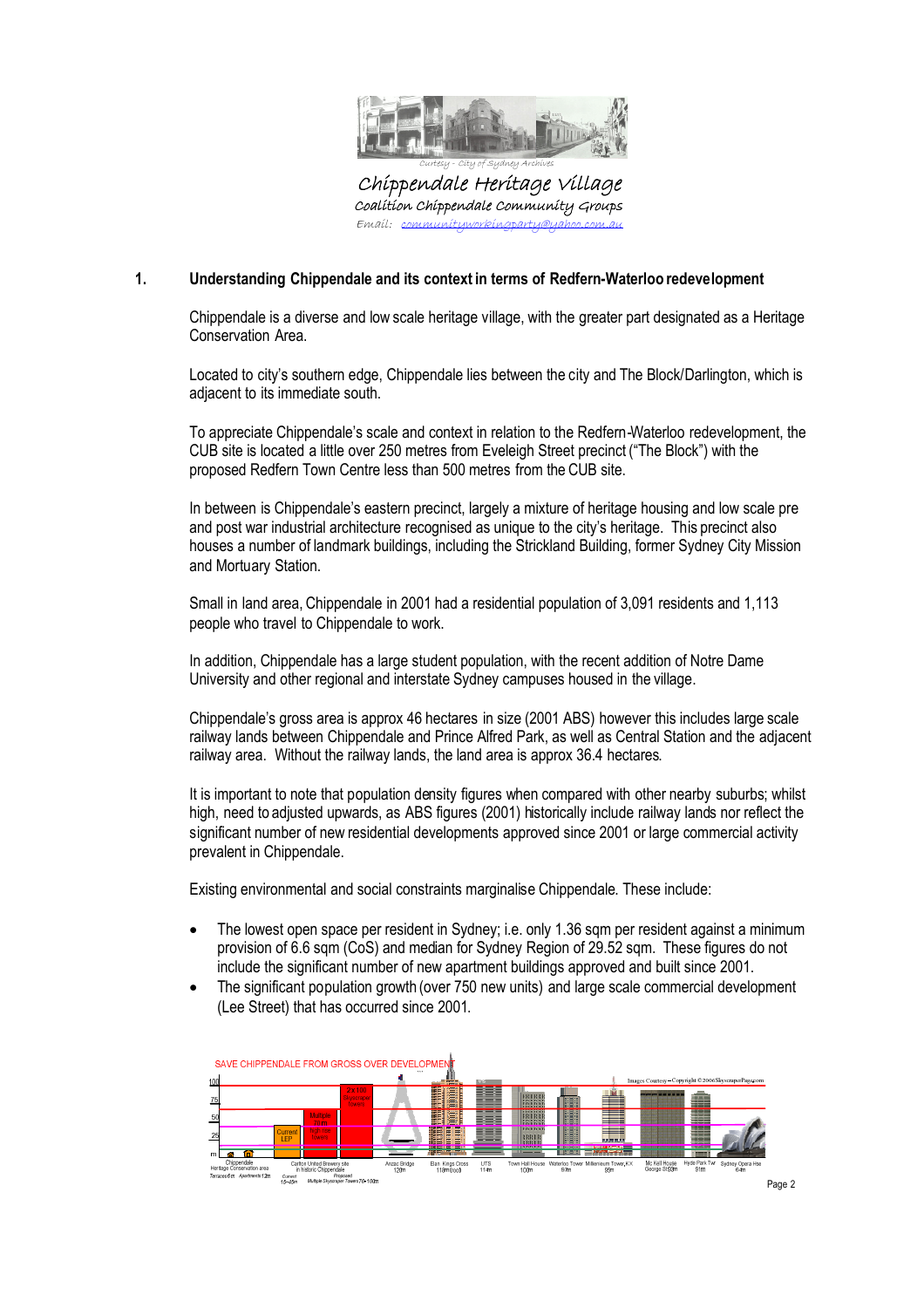

Chippendale Heritage Village Coalition Chippendale Community Groups  $E$ mail: communi

Curtesy - City of Sydney Archives

- Chippendale already has an existing high residential density which does not take into account, large scale commercial activity and educational use. As at 2001, Chippendale's population density was 89.04 people per hectare - adjusted for the large tract of railway lands. Since 2001, there has been approx. 750 new residential dwellings (refer CoS Residential Monitor June 2005).
- Extremely high traffic counts more than 1.7 million vehicle movements (RTA AADT 2002) travel through Chippendale each week on the four state roads that ring the village and the fifth, which divides Chippendale into two.
- Continuing high traffic growth on Cleveland, Regent and Abercrombie Streets. These roads not only link Chippendale with Redfern - Waterloo but are the main north - south toll free axis taking high volume container movement from Port Botany to the Anzac Bridge. By 2020 it is expected freight movement will double.
- State roads that effectively act as barriers preventing access and equity to public areas outside the village.
- Extremely high pollution counts mainly carbon monoxide refer National Pollution Index 2003, ie CUB site on Broadway. Given the amount of vehicles, road system and topography, we estimate pollution in the residential precinct bounded by Abercrombie, Regent & Cleveland Street is significantly larger and evidence indicates it is residents health and wellbeing.
- One of the lowest community facilities provisions within the CoS LGA 0.25 sqm per resident.
- Long standing safety and crime statistics largely the consequence of its location, the lack of an active after hours on-street presence and Chippendale's isolation from adjoining suburbs due to the road system.
- Infrastructure constraints including sewerage, local infrastructure and parking constraints. The existing system is regarded as at capacity.

Yet, despite these constraints, the CUB redevelopment proposes to nearly double Chippendale's total population (including the non residential population) whilst the first stage of the BEP for Redfern – Waterloo proposes to more than double Redfern-Waterloo's existing working population and add a further 4,000 residents.

In summary, approx 30,000 residents/workers are proposed to be absorbed into an area, already facing severe environmental constraints; essentially a narrow north - south axis less than 1 km in length from the Australian Technology Park to the south and the CUB site in the north.

In addition, another 12,000 residents have previously been indicated as part of the second stage of the Redfern-Waterloo BEP.

To accommodate this high rise urbanisation, a new Local Environmental Plan is proposed for the CUB site and a draft Built Environmental Plan (BEP) for Redfern – Waterloo as well as changes to the State Environmental planning controls.

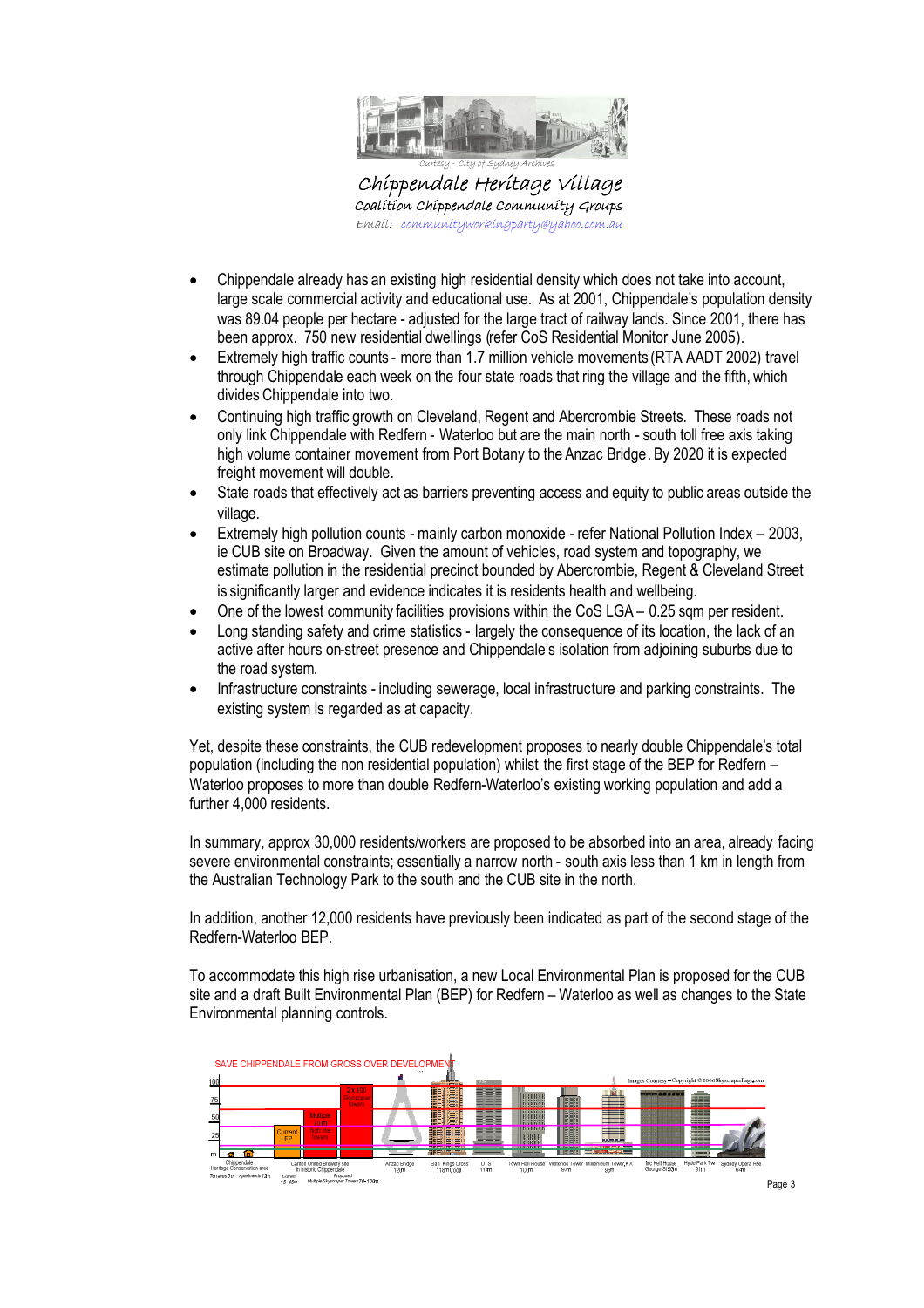

Chippendale Heritage Village Coalition Chippendale Community Groups  $E$ mail: com

Whilst open space has been planned for the CUB site, given the high population growth both in terms of residents and commercial activity, the proposed park of 5,000 square metres will do little to offset the deficiency in accessible green space in Chippendale.

The resulting traffic increase from these developments raises significant concerns in relation to local as well as regional traffic. This is because Chippendale carries such high traffic volumes; effectively it carries the major toll free north - south routes, as well as east - west and provides the major access route to the city's south. .

The absence of an open space as well as traffic and transport needs study for Redfern-Waterloo, as part of the draft BEP, raises significant concerns about the assessment of the proposed Plans as well impact from existing environmental constraints for Chippendale and its adjacent villages.

#### **2. Overall density - size and scale of development is unsustainable and socially irresponsible**

Given the extent of redevelopment along what is essentially a narrow north-south axis through Redfern-Waterloo-Darlington and Chippendale, we believe the overall impact on the adjacent communities, when considered collectively and holistically is totally inappropriate and will result in existing residential communities being disenfranchised with major environmental and social consequences.

Whilst we understand separate Authorities are managing the planning process, we believe the social and environmental impact on these communities is enormous and cannot be considered separately.

Current estimates indicate the proposed plans result in approx. 30,000 additional workers/residents as a consequence of the first stage of the Redfern - Waterloo and redevelopment of the CUB site, ie:

| Redfern-Waterloo BEP - first stage |     | 18,000 workers                    |
|------------------------------------|-----|-----------------------------------|
|                                    |     | 4,000 residents (2,000 dwellings) |
| CUB site                           | sav | 8,000 total population growth     |
|                                    |     | 30,000                            |

Add: The second stage of the BEP for Redfern –Waterloo; previous Government estimates indicate:

| <b>Previous Government estimates</b> | 12,000 second stage RWA - DOH                 |
|--------------------------------------|-----------------------------------------------|
| Total                                | 42,000 residential and non residential growth |

*Note: these figures do not include continued student population growth or other developments*.

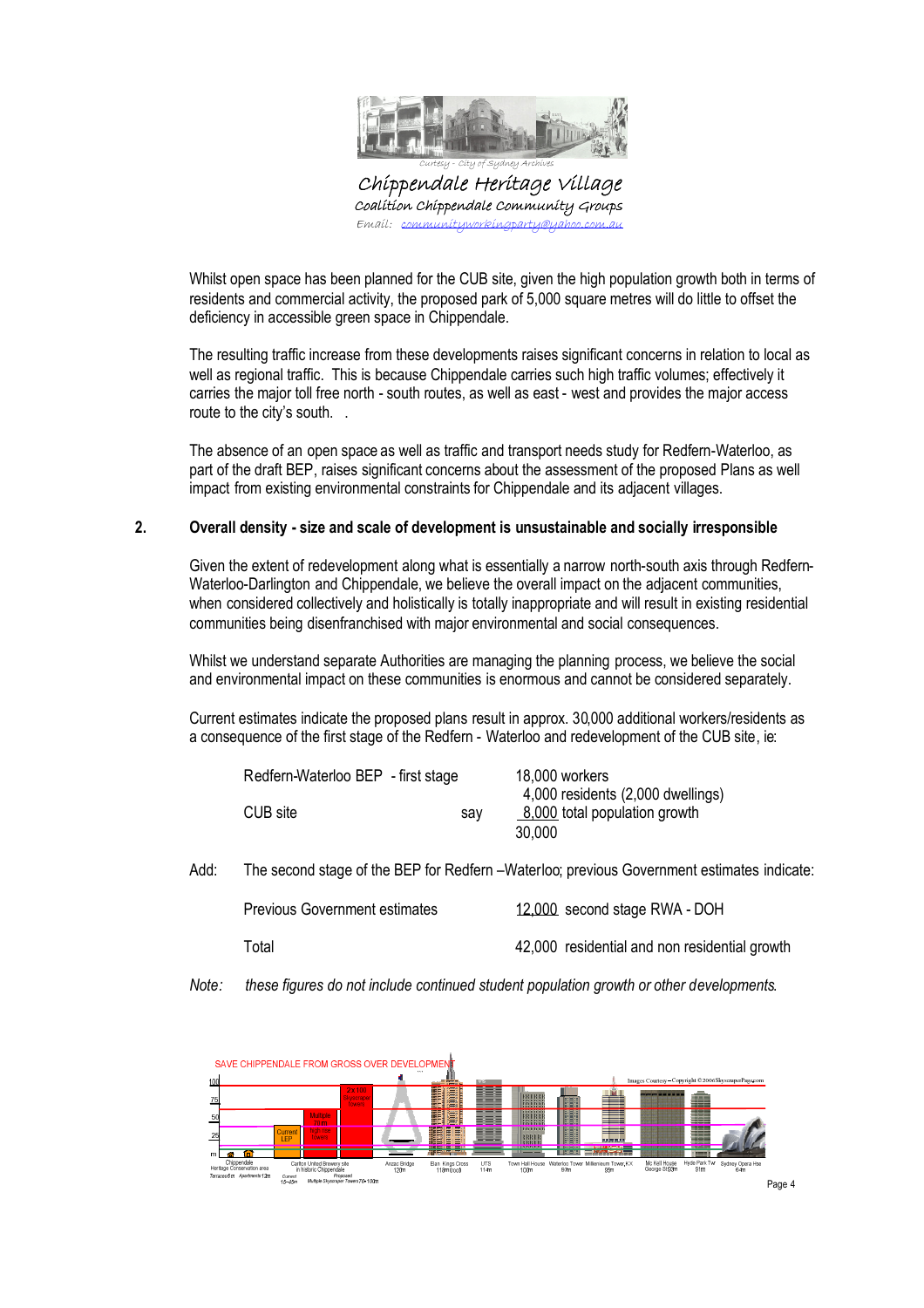

Chippendale Heritage Village Coalition Chippendale Community Groups  $E$ mail: co

Compare this with an existing residential population base of 19,194 for Redfern-Waterloo (ABS 2001) and approx. 3,000 residents and 1,100 workers for Chippendale.

Whilst the draft BEP indicates an existing non-residential population base of 20,000 workers for Redfern - Waterloo, we note we have been unable to substantiate these figures; our own research indicates Redfern – Waterloo has a non-residential population (not including areas around Moore Park) of approx. 6,600 workers.

Given growth is earmarked along what is essentially a narrow north – south axis running from CUB site to ATP/Eveleigh South, the impact in terms of the immediate localities is not just a doubling of the local population but a 600% increase in some localities with impact on other areas not yet defined.

Here, we note the projected growth is considered a minimum, as the residential growth for Redfern Town Centre is not capped nor do we believe, the figures take into account, other developments which are separately approved, nor the impact from large scale redevelopment in nearby localities (e.g. Green Square) which are within close proximity to the Redfern - Waterloo area.

Given much of the data publicly provided, is based on assumptions 5 years old, ie 2001 ABS statistics, and in the absence of a detailed needs analysis, we have assessed the impact on the anticipated population growth in the case of Chippendale. This indicates anomalies in population projections in the Metropolitan Strategy and shows why further research is critical before the draft BEP can be properly considered.

In the case of Chippendale, our calculations indicate the likely density following the redevelopment of the CUB site will be:

- assuming the 2001 ABS population counts
- add: say another 750 dwellings since (average household size of 1.99 persons)
- plus: 1,700 residential apartments for the CUB site (average household size as above)
- equates to nearly 222 persons/hectare.

Note: these figures do not include the large scale commercial and educational use already prevalent in Chippendale nor commercial redevelopment on the CUB site.

To this, add the impact from the redevelopment of The Block (with suggested commercial FSR incentives), less than 300 metres from the CUB site and large scale development of Redfern Town



Page 5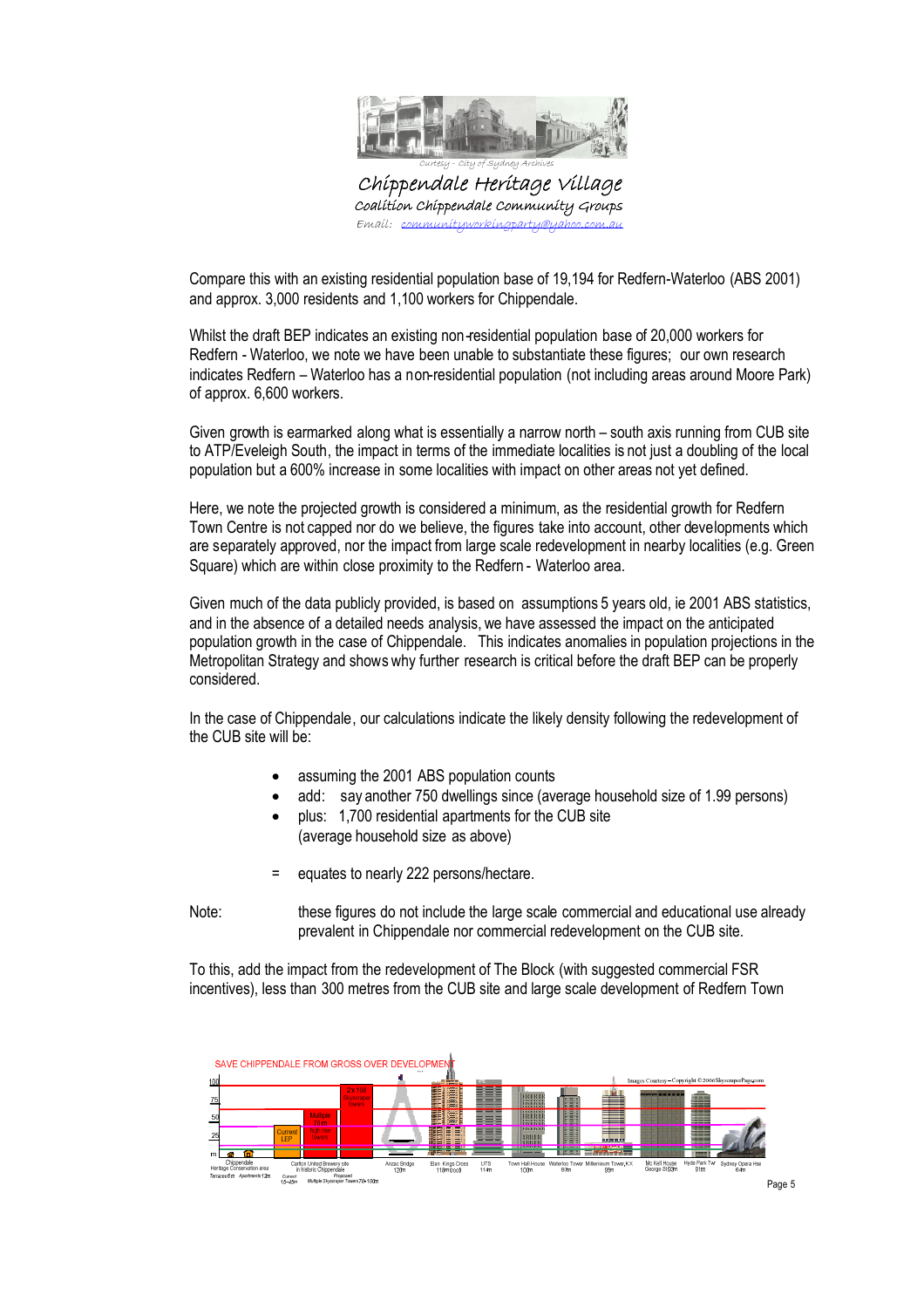

Chippendale Heritage Village Coalition Chippendale Community Groups Emaíl: <u>communityworkingparty@yahoo.com.au</u>

Centre; the overall impact on the existing communities such as Chippendale, The Block and Darlington becomes apparent.

Whilst the Government's recently released Metropolitan Strategy supports the large scale urbanisation of areas along the Global Arc, and targets a 72% increase in new dwellings and nearly 58,000 new jobs over the next twenty five years for the CoS LGA, the strategy ignores the constraints and needs of inner city village communities.

Whilst the Government has promised "80% of suburban streets are protected from increased density", in the case of these villages, the significant increased densities from residential growth and high rise commercialisation has a devastating impact on local communities who already face marginalisation from social and environmental constraints.

The Government's strategy effectively extends the Central Business District west and south along the Airport and Parramatta Road Corridor (with 85,000 new jobs are targeted for the City to the Airport and 50,000 for the City to Parramatta Corridor) ignoring existing streetscapes, environmental constraints and character of these heritage precincts and these communities social well being.

The proposed changes encourage high rise commercial use with FSR incentives in areas such as The Block; this strategy ignores existing social and environmental constraints by further exacerbating and effectively removing these existing residential communities from their villages.

Qualified as a step back in time - to a time when the car wasn't king and local populations were substantially larger, this strategy is misleading as these were times when our villages housed heavy industry and adjacent residential ghettos.

Whilst this strategy offers some comfort to other parts of Sydney, where no increase in densities are promised, the approach raises considerable concerns about the ability of these inner city communities, who are already seriously disadvantaged through environmental and social constraints, to absorb such high density population growth.

In short, without appropriate and low scale development, which is sympathetic and fits in with the character of these inner city village communities, not only will existing residential communities be isolated but the concept of the City of Villages destroyed - a concept which has widespread community support and grew out of the community evidence to the Sproates Enquiry.

By introducing large scale high rise towers and commercial land use, this creates a void between the new drive in and out high rise developments and residents who live in existing low rise communities. The end result are communities surrounded by vertical villages and commercial precincts devoid of

.

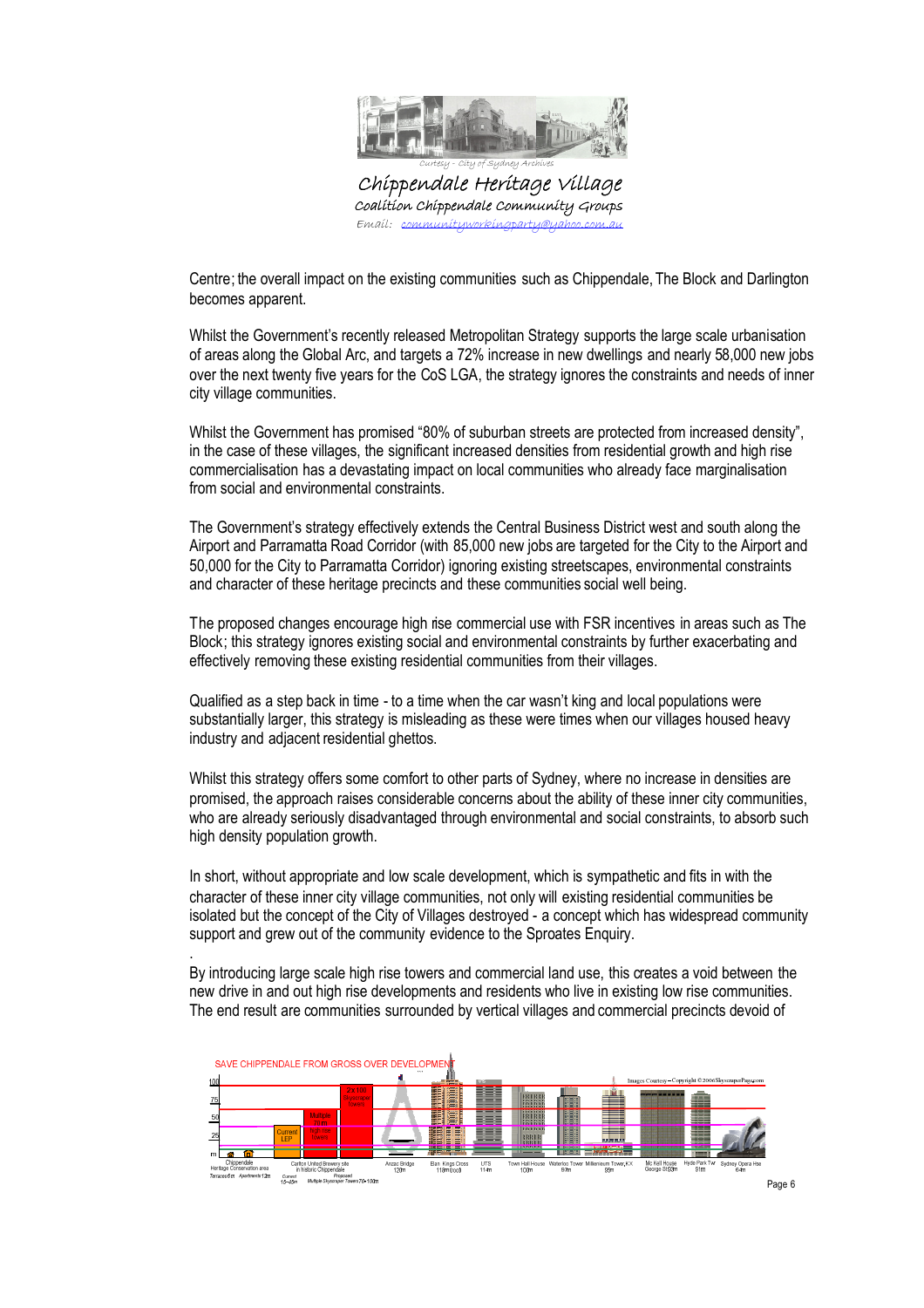

Chippendale Heritage Village Coalition Chippendale Community Groups  $E$ mail: co

pedestrian movement and interaction, particularly after hours and on weekends.

Without the appropriate housing mixes, the long term social impact on the existing residential communities is significant; weekend markets will do little to solve these issues. The scale, density and change in land use will encourage short term transient populations rather than longer term viable residential mixes.

Given nearly a third of land in the Redfern - Waterloo is owned by the State; with the majority of these lands proposed to be sold and redeveloped as the first stage of the Built Environmental Plan (BEP), we believe political considerations and property interests have clouded the debate.

Whilst we recognise the Government's strategy to absorb growth along existing infrastructure and transport routes, it is critical to consider existing environmental and infrastructure constraints, the social implications and impact on existing heritage as well as equity and access in assessing these plans.

In the present form, the proposed draft BEP and draft SEPP is inappropriate and socially irresponsible. It compromises the amenity of both existing and future development of inner city villages including the adjacent village of Chippendale.

In short, the proposed scale of development is something yet not seen in Sydney. It is a politically expedient way to absorb high population growth however at a significant cost to inner city communities.

# **3. Height and land use mix - The Block (Eveleigh Street Precinct).**

The draft plan proposes to significantly increase the FSR and Height controls for the Eveleigh Street precinct. As the immediate community adjacent to the Eveleigh Street Precinct to the north, we understand the social and environmental impact as a result of The Block particularly since the difficulties since the 1990s.

However despite these challenges, we question the Government's strategy to change the land use mix to commercial by increasing the FSR and reducing the FSR for residential use.

We believe other options exist which would encourage progressive changes including demystifying The Block and opening it up as a residential community, one which is an active part of the local streetscapes and acknowledged for its aboriginal significance and heritage by outside communities.

Here we strongly encouragemore debate, with both the aboriginal communities as well as adjacent communities, and suggest this lead to revised plans and the opportunity for further review and comment.

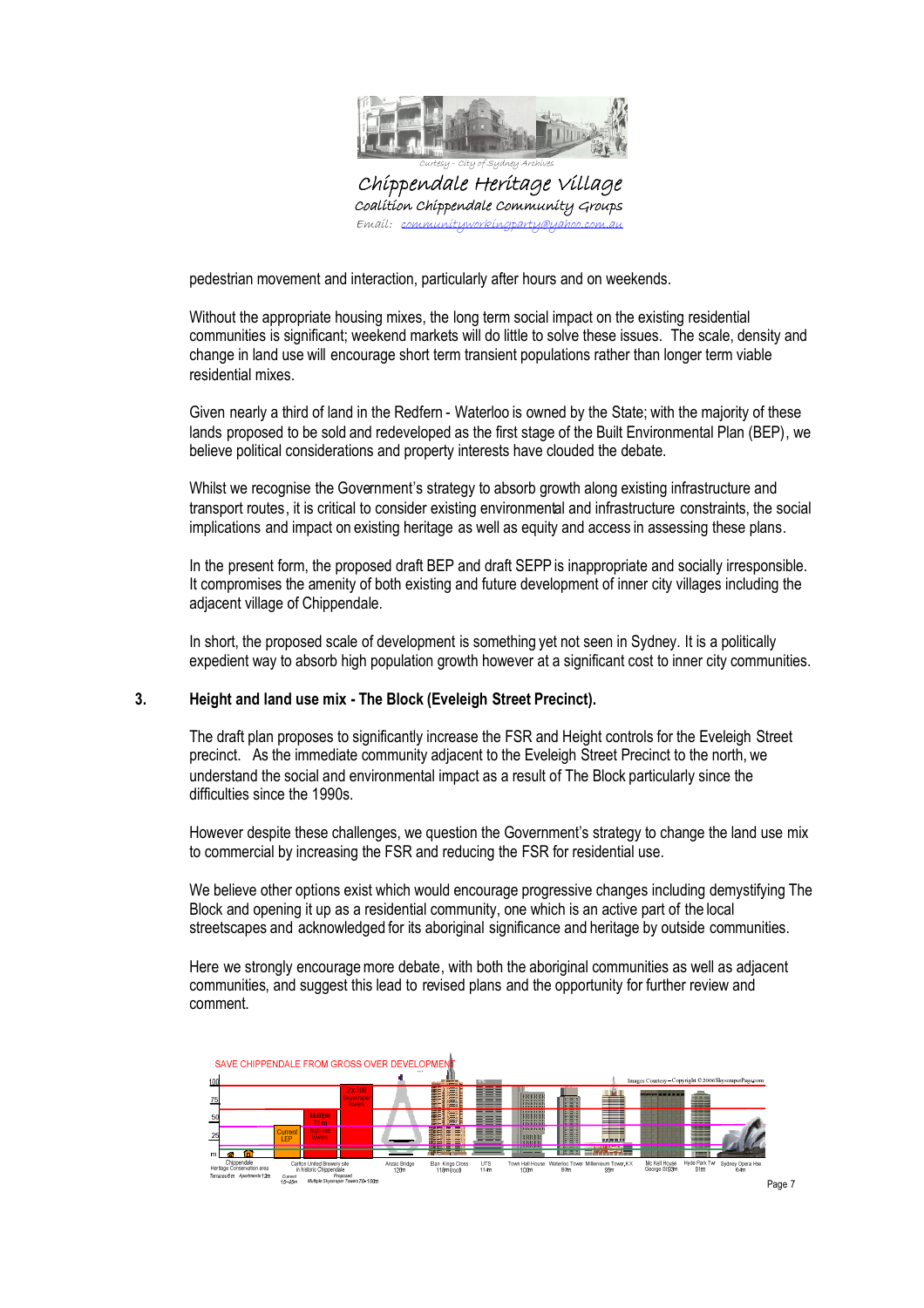

Chippendale Heritage Village Coalition Chippendale Community Groups  $E$ mail: co

We do not believe increasing height controls to 5 storeys along Cleveland Street, opposite a Heritage Conservation Area is appropriate, and strongly recommend leaving the existing height controls in place.

Cleveland Street is essentially a small grade street, unfortunately carrying more and more large scale traffic movement. It has in part been subject to inappropriate development, however given the potential and impact on the conservation area and low scale development along this road, we urge the RWA to consider what can be done to support appropriate and low rise quality development, rather than encouraging 5 storey commercial use, as well considering a long term transport solution to reduce the pollution and environmental hazards which impact these surrounding and neighbouring communities.

We not believe promoting a change in land use by increasing the FSR for commercial use is a long term solution that best serves the existing or adjacent communities.

### **4. Height and FSR – Proposed Redfern Town Centre**

Regent Street and the associated village areas have the potential to be wonderful low-rise heritage streetscape.

We strongly urge the Government to reconsider building heights in line with the existing scale and character of the area; and if necessary limit larger scale development to the ATP. Recent developments along Regent Street demonstrate in part how quickly the heritage streetscape can be lost and how important support to retain and enhance these shop fronts is.

Notwithstanding that insufficient information has been provided to assess the impact in terms of open space, traffic and environmental constraints, we believe the scale and height of 18 storey buildings has a large and detrimental impact on these local neighbourhoods - it will only result in another "Chatswood", rather than encourage the development of a progressive urban centre that enhances the existing communities.

We urge the Government to delay any decision making in this regard and instead undertake the appropriate needs studies, so the community can properly assess its impact and consider long term solutions that provide open space, traffic and transport and social and economic solutions which more adequately reflect the existing community's needs.

#### **5. Removal of Heritage Controls**

We do not support the removal of heritage controls and only see an advantage in terms of the marketplace. This is short gain at the community's long term loss. Further we believe any removal of heritage controls for Eveleigh railway yards must not occur.

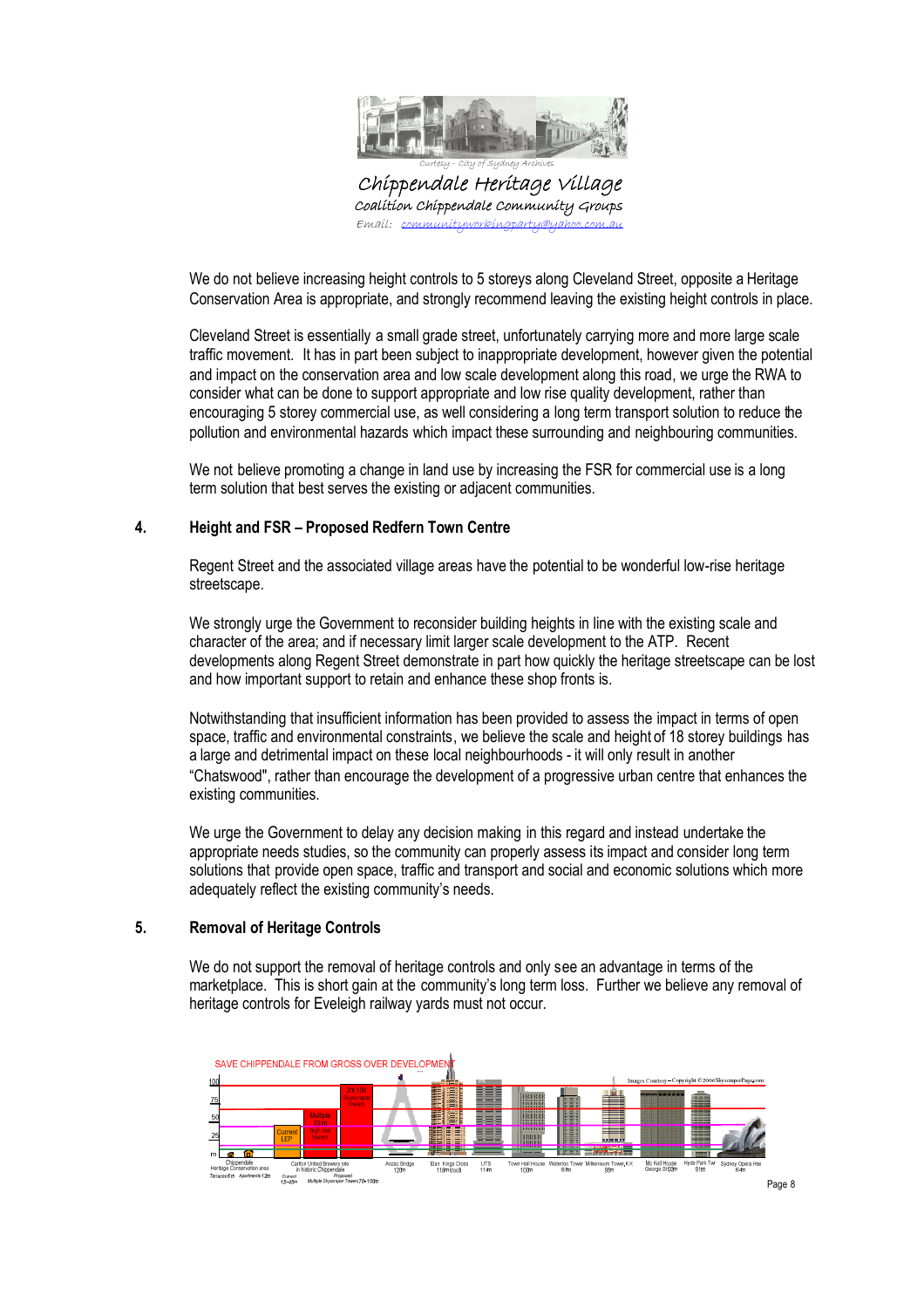

Chippendale Heritage Village Coalition Chippendale Community Groups  $E$ mail: con

### **6. Open Space**

Equity and access to public open green space is not only vital to the well being and social fabric of any community, but also provides social justice.

For these communities, many of which already live in the shadows of developments, and do not have suburban backyards and already face significant environmental constraints, equity and access is a more significant issue.

International standards indicate sufficient local open green space is critical, that which is easily accessible, usable, has good solar access for all types of users, is quiet and environmentally sound and within 10 minutes walking distance (400 metres) without any major road barriers.

Given our previous comments and considering the existing low open space and environmental constraints locally, we urge RWA to commission an independent and full needs analysis with recommendations for the amount of open green space and what development scenarios can be sustained to support various options before any plans are finalised.

These studies should be publicly exhibited, with sufficient time for community comment prior to any Plans being finalised.

Without adequate open space, communities find it hard to function as "true" communities or adapt to changing needs.

The Study should take into account the overall development across the adjoining areas, including Chippendale, with appropriate benchmarking and follow international best practice, particularly given the amount of development proposed.

To ask our communities to consider and absorb such high density growth without a proper needs study being provided raises serious concerns. Our communities are being asked to absorb large scale high rise development; this includes multiple towers up to 33 storeys high on the CUB site and high rise towers up to 18 storeys for the new Redfern Town Centre with 12 storeys proposed for Eveleigh South precinct.

Can you imagine the outcry if low rise heritage terraces were part and parcel of the Pitt Street Mall's character with the latest Westfield development (which is 27 storeys high) proposed nearby?

We urge further investigations be undertaken and the draft Plan and draft SEPP be put back on exhibition for community comment before any assessment is made.

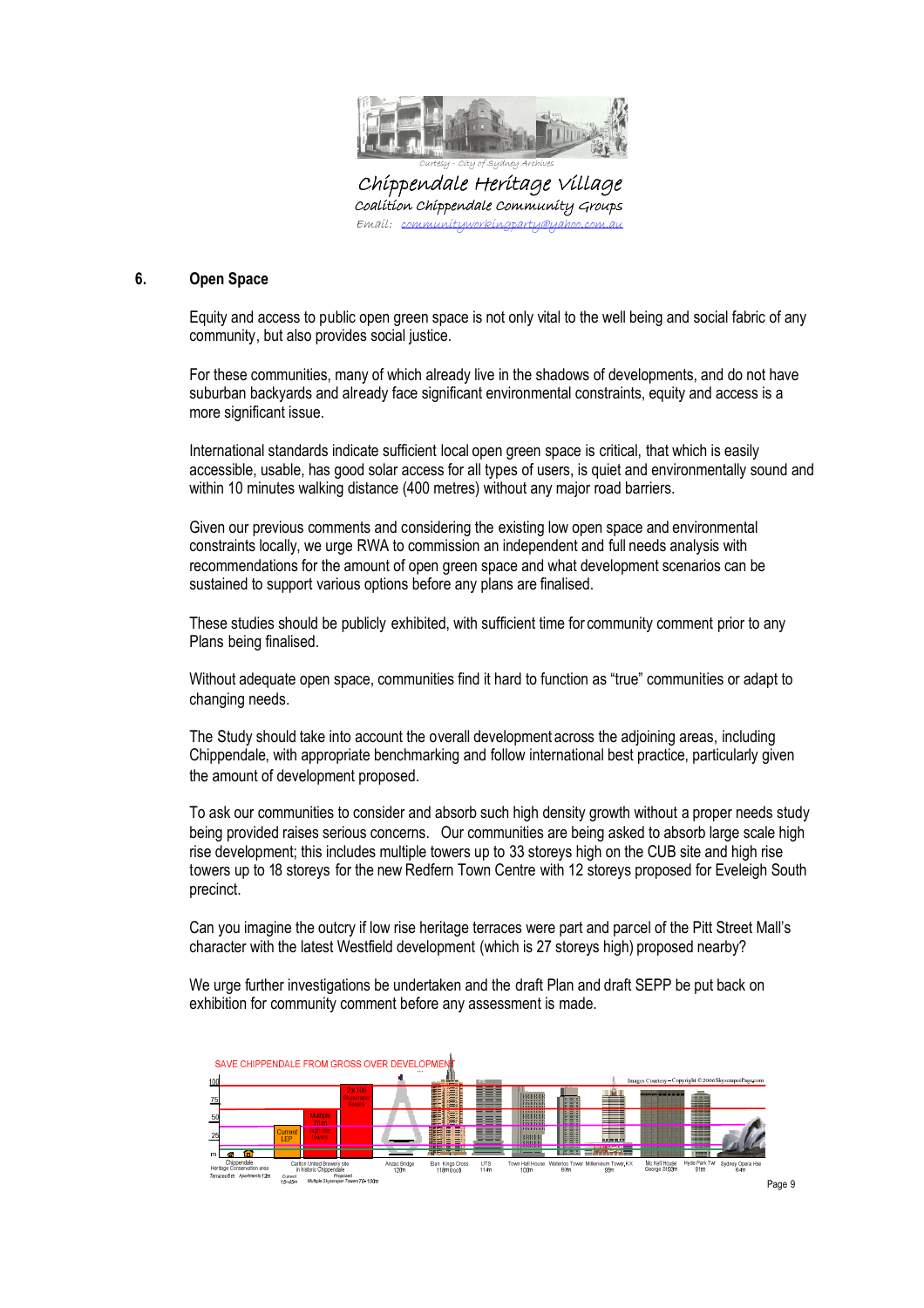

Chippendale Heritage Village Coalition Chippendale Community Groups  $E$ mail: com

FYI, we attach a copy from the Open Space Needs Study for the CUB site, which shows the shortfall in open space for Chippendale. Given the amount of development along the Chippendale - RWA corridor, we urge you to expedite a similar study so the open space forms part of any definitive controls and which can be considered by the community before any Plans are finalised.

# **7. Transport and Traffic Planning.**

Similarly, the absence of a traffic and transport planning study seriously flaws a community review of the draft Plan. Even a small scale apartment block typically requires a traffic study so its impact can be considered.

Here we believe the RWA should commission a full traffic and transport needs analysis, with transport solutions that encourage a reduction in traffic, both locally and regionally, as well as reduction in pollution levels.

In addition, we urge the RWA to consider the introduction of a high volume pedestrian/cycle corridor from the ATP through The Block and Chippendale via Balfour Street and Jones Street in Ultimo, and onto the City and Glebe.

We appreciate these areas fall under various Authorities control, however urge the RWA to facilitate discussions with Government and the CoS, so that such a vision can not only be realised but become a reality.

Known as the GreenZone, it would be designed to remove large scale traffic from road corridors and actively promote a Government strategy that encourages and facilitates high volume pedestrian and cycle movement.

Given not only the impact from redevelopment in Redfern – Waterloo as well as the CUB site, we believe this is not only a credible but viable solution. We believe this approach would encourage an active people mix from all age groups and foster a long term residential vs. transient population as well as providing the opportunity for green space and a fresh approach on a human scale that links our communities.

We believe this solution is not reliant on the outcomes of a lengthy planning process but one that could be facilitated quickly and drive some real positive energy in terms of a rethink in the Government's transport strategy.

As part of the GreenZone, Redfern Station would be designated as the City's pedestrian – cyclist hub with large scale bike storage with local educational institutions and businesses promoting its use. This could also facilitate high volume east-west cycle movement from UNSW to University of Sydney.

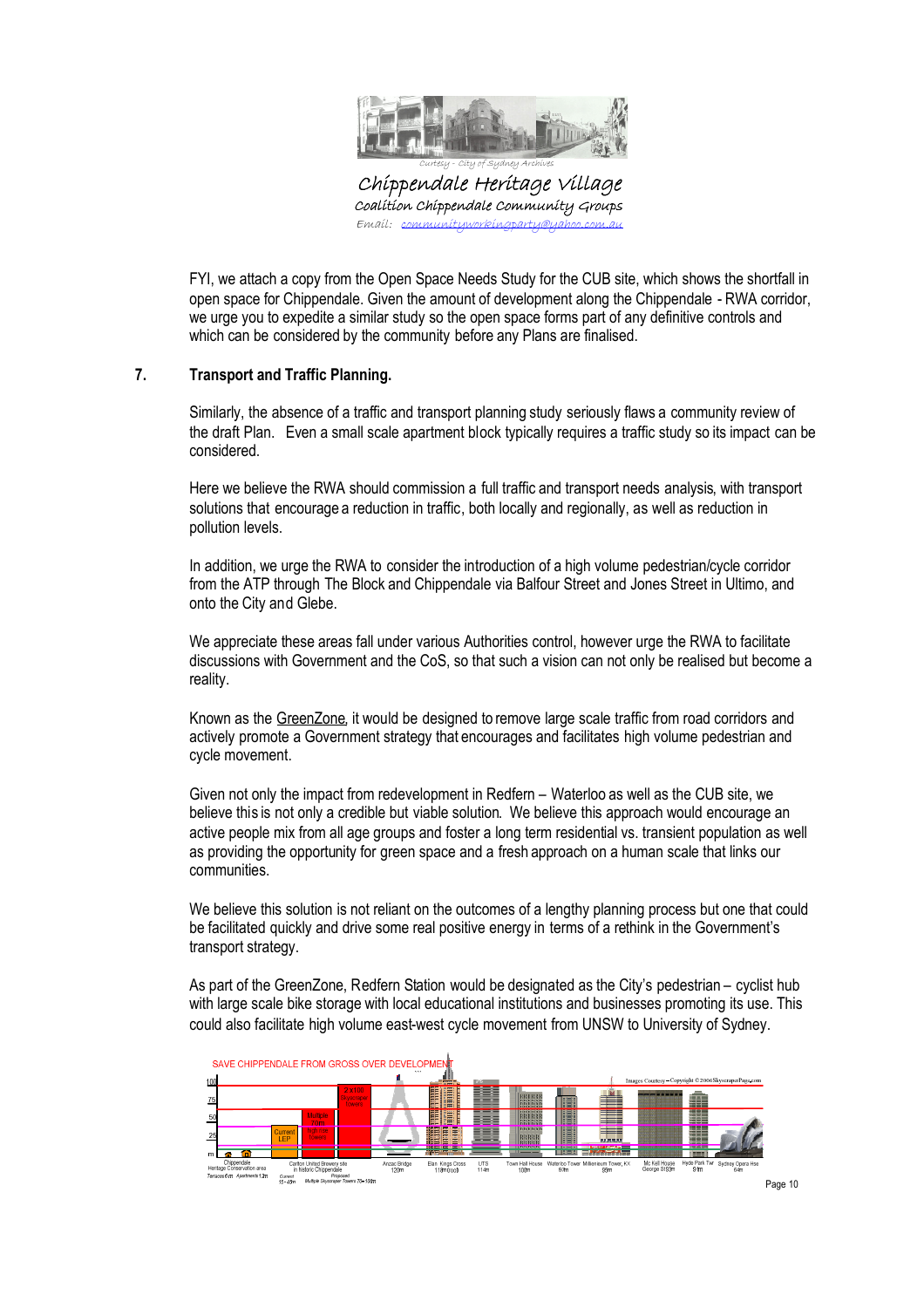

Chippendale Heritage Village Coalition Chippendale Community Groups Emaíl: com

We have undertaken considerable research and welcome the opportunity to present this to you and the Government.

### **8. Developer Contributions from the redevelopment of the Carlton United Brewery site.**

The Government has legislated for developer contributions to be taken from the development of the Carlton United Brewery site and used by the Redfern Waterloo Authority.

We believe it appropriate before the finalisation of any Plans for the Redfern-Waterloo area or changes to SEPP, that the RWA liaise with the CoS to assist in facilitating the exhibition of the Voluntary Planning agreement and proposed LEP for the Carlton United Brewery site.

This would allow the public to comment before the finalization of any Plans for Redfern - Waterloo; i.e. this would be part and parcel of the exhibition process for the draft BEP and SEPP, allowing the greater community to understand and consider the cumulative impact of what is proposed for the CUB site and Plans for Redfern-Waterloo.

# **9. Urban Design Review**

The absence of an urban design strategy to retain local streetscapes, particularly heritage streetscapes and the relationship between new development and existing development is apparent within the Plan.

We urge the RWA to undertake such a study as part of any new controls, in order to set standards that ensure that local amenity, solar access and integration with the existing heritage streetscapes is preserved.

We await your feedback.

cc: All Councillors, CoS

Yours sincerely

Michael Irving **David Pocklington** Jeanette Brokman **Michael** Irving Chippendale Residents Interest Group FoCUS East Chippendale Com. Group

SAVE CHIPPENDALE FROM GROSS OVER DEVELOPME 疆 Mc Kell House<br>George St 93m UTS<br>114m **Elan Kings Ci**<br>118m front erico<br>97m num T<br>95m Current Proposed<br>Tommert Proposed<br>T5-45m Multiple Skyscraper Towers 70-100n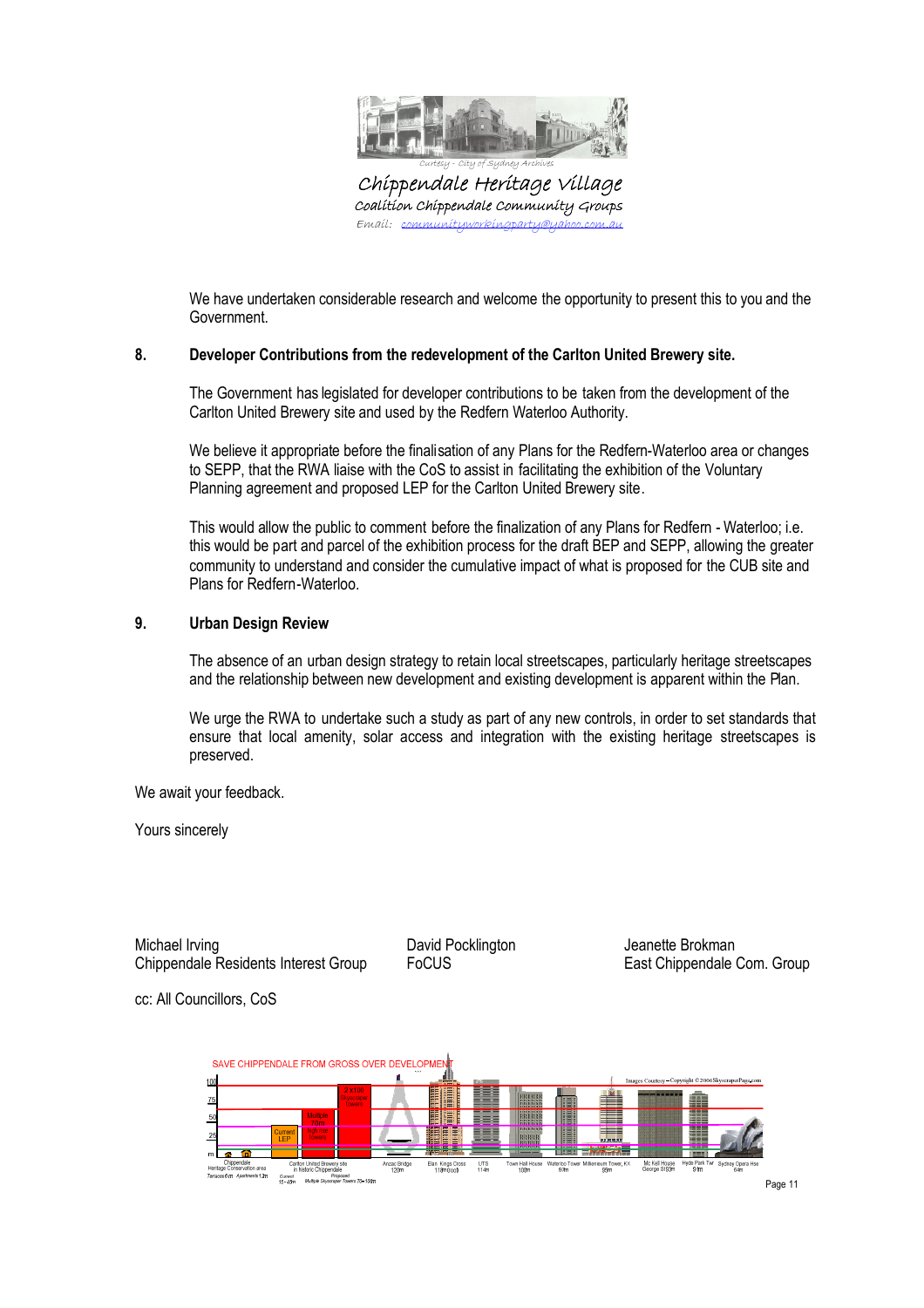

Chippendale Heritage Village Coalition Chippendale Community Groups Email: communityworkingparty@yahoo.com.au

# Table 1: Existing Rate of Provision of Public Open Space in Chippendale

| Dased on 2001 Resident and Worker Populations              |                     |
|------------------------------------------------------------|---------------------|
| Residents                                                  | 3,091               |
| Workers                                                    | 1,113               |
| Total                                                      | 4,204               |
| Resident equivalent                                        | 3,314               |
| Total public open space per resident                       | 1.36 <sup>2</sup>   |
| Total public open space per resident equivalent (at 20%)   | 1.26 <sup>2</sup>   |
| Total regional open space per resident                     | 29.07m <sup>2</sup> |
| Total regional open space per resident equivalent (at 20%) | $27.11 \text{ m}^2$ |

**Example 1** provision of public open space in Chippendale based<br>on the suburb's resident and resident equivalent<br>populations. The resident equivalent population<br>considers usage by both residents and workers<sup>5</sup>. It is based on research undertaken by the former South<br>Sydney City Council which identified that their public open spaces has a 20% usage rate by people working in<br>the local area.

Table 1 provides the rate of existing

As outlined in Section 4.1, the extent of usage by other<br>groups may increase this resident equivalent further<br>particularly in areas where usage by other groups is large. For example workers are likely to use Wynyard<br>Park just as much or even more than residents whereas a 100% resident equivalent may be appropriate.

Table 2 provides the rate of provision of public open space in Chippendale compared to other nearby areas.<br>It highlights that provision of total open space and local open space is comparatively low.

\* this survey was undertaken by the NSW Department of Infrastructure, Planning and Natural Resources in 2003 and<br>covered all the LGAs in the Sydney Region.

#### Table 2: Comparative Assessment of Rate of Provision of Public Open Space

| Geographic Area                                 | Total open space per<br>resident (m <sup>2</sup> ) | <b>Total local/non</b><br>regional open space<br>per resident (m <sup>2</sup> ) |
|-------------------------------------------------|----------------------------------------------------|---------------------------------------------------------------------------------|
| Chippendale                                     | 1.36                                               | 1.36                                                                            |
| Surry Hills                                     | 6.17                                               | 6.17                                                                            |
| Ultimo                                          | 8.80                                               | 8.80                                                                            |
| Glebe                                           | 26.60                                              | 4.30                                                                            |
| Green Square (levy required on new development) | N/A                                                | 6.0                                                                             |
| Former South Sydney LGA (estimate)              | 12.0                                               | 6.0                                                                             |
| City of Sydney LGA                              | 34.80                                              | 6.60                                                                            |
| Median for Sydney Region                        | 85.03                                              | 29.52                                                                           |

#### Table 3: International Comparisons of Rate of Provision of Public Open Space

| Geographic area/City                                | Total open space per resident (m <sup>2</sup> ) |
|-----------------------------------------------------|-------------------------------------------------|
| Tokyo                                               | 6.1                                             |
| New York                                            | 18.5                                            |
| London                                              | 26.9                                            |
| Philadelphia                                        | 28.3                                            |
| Average for High Population Density American Cities | 32.4                                            |
| Los Angeles                                         | 33.0                                            |
| City of Sydney LGA                                  | 34.8                                            |
| Curitiba, Brazil *                                  | 51.5                                            |
| Median for Sydney Region (2003)                     | 85.0                                            |
| City of Melboume (2003)                             | 87.0                                            |

Table 3 provides international comparisons open space provision. This total open space includes all regional<br>and local open space including used by all levels of government and major private institutions such as universities.

SAVE CHIPPENDALE FROM GROSS OVER DEVELOPMEN  $100$ 師 ᄪ Æ 75 E 閨膳 ≡  $\overline{50}$ 嗤 eg e la n  $\overline{25}$ II E տ ե R THE BI  $\overline{\phantom{a}}$ Mc Kell House<br>George St 93m Sydney Opera .<br>Carlton United Brewery site<br>in historic Chippendale  $rac{UTS}{114m}$ nzac Bridg<br>120m Elan Kings Cro<br>118m (roof) n Hall F<br>100m lerico To<br>97m eum Tower,<br>95m Chippendale<br>Heritage Conservation<br>Terraces 6m Apartme area<br>ts12m in historic Chippendale<br>Current Proposed<br>15-45m Multiple Skyscraper Towers 70-100m

Page 12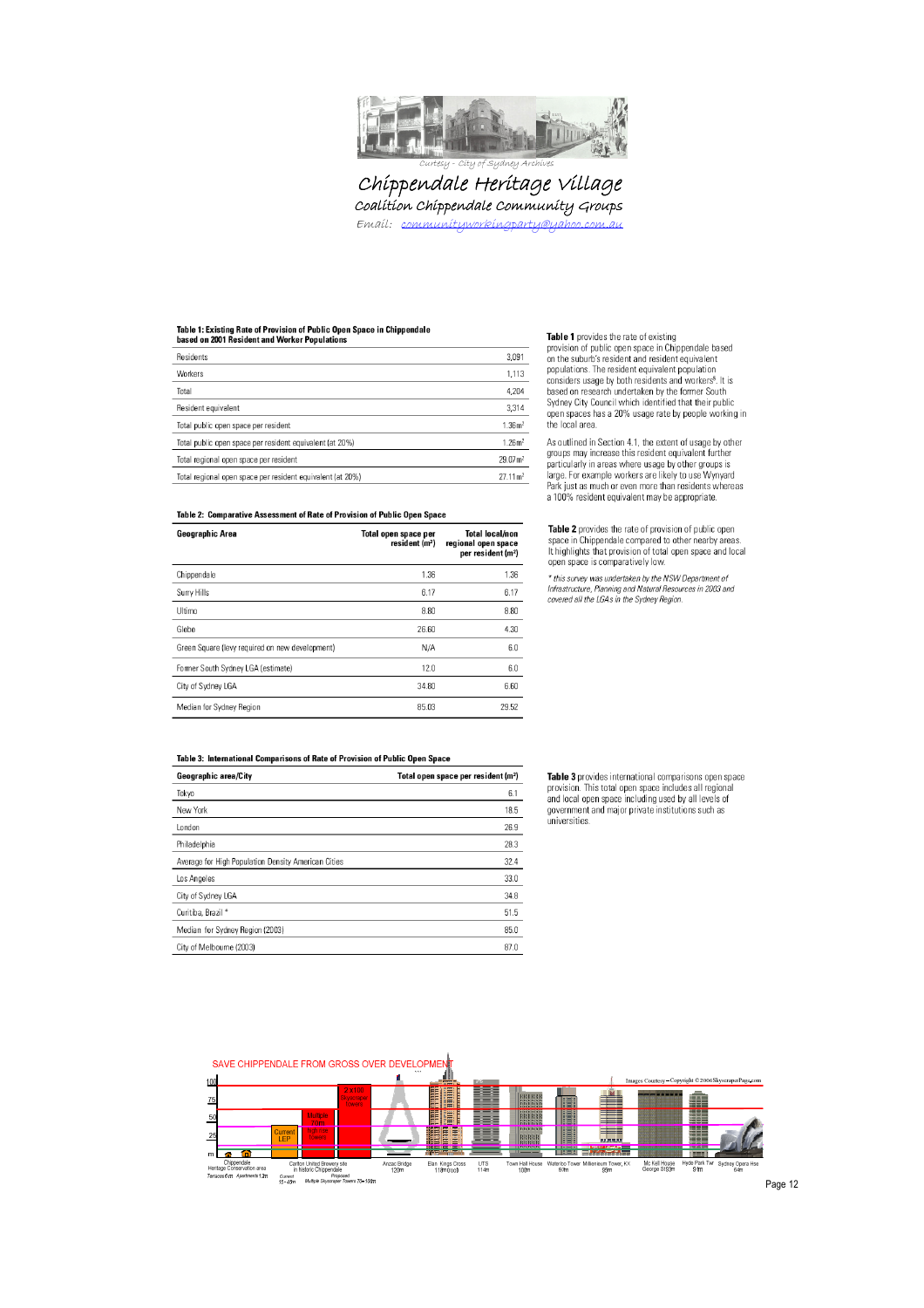

Chippendale Heritage Village Coalition Chippendale Community Groups Email: communityworkingparty@yahoo.com.au

Source: City of Sydney - Carlton United Brewery Site - Open Space & Community Needs Facilities Study 2004 - Heather Nesbitt Planning in Association with Bligh Voller Nield.